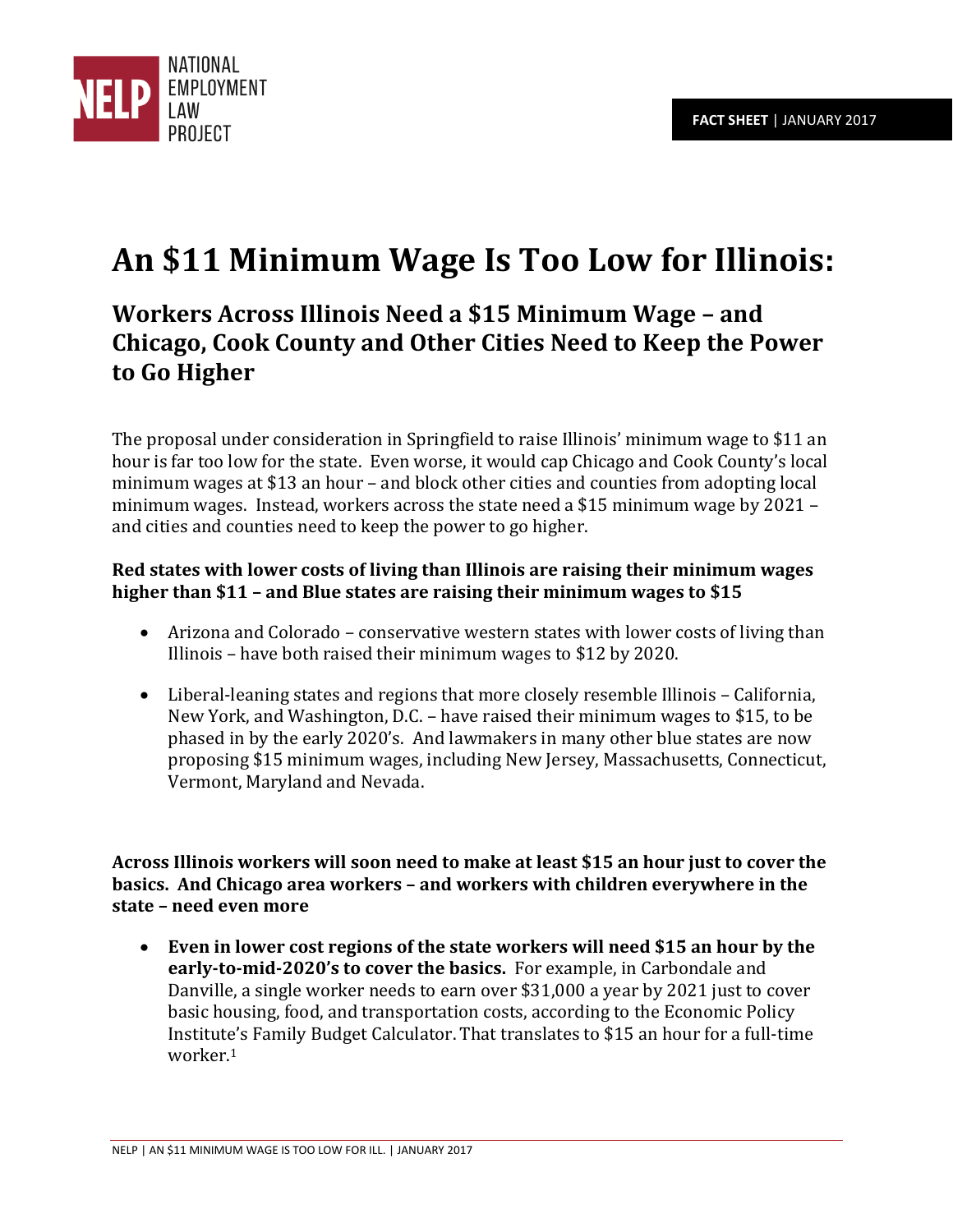- **•** Workers in the Chicago area already need over \$15 an hour today and will **need over \$17 an hour by 2021.** A single worker in Chicago with no children already needs to make about \$15.63 an hour today in 2017 to afford the basics. And with rents and living costs continuing to rise, they will need over \$17 an hour by the early 2020's.<sup>2</sup>
- **And everywhere in the state, workers with children already need over \$15 an hour today.** For example, in a family with two kids and two parents working full time, each adult already in 2017 needs to earn \$16.14 in Rock Island and \$18.00 in Champaign/Urbana just to afford a cheap apartment and basic living costs.<sup>3</sup>

**The benefits of gradually phasing the Illinois minimum wage up to \$15 by 2021 would be much more significant than an \$11 minimum wage. A \$15 minimum wage would deliver more than twice as large a raise for twice as many Illinois workers as an \$11 minimum wage, and begin to reverse decades of growing pay inequality** 

- Due to flat or falling wages, today about **2.3 million Illinois workers earn less than \$15 an hour**, according to the Economic Policy Institute and Oxfam.<sup>4</sup>
- **Almost 4 in 10 Illinois workers** would receive a long overdue raise by gradually phasing-in a \$15 minimum wage by 2021.<sup>5</sup>
- The typical worker would see an income gain of at least **\$4,000 to \$5,000 a year**  enough to make **a tremendous difference in the life of a home care aide, airport worker or fast food worker** who today struggles on about \$18,000 a year.
- By contrast, **an \$11 minimum wage would deliver less than half as big a raise for half as many workers**. It would raise pay for only about 20% of Illinois workers, and the average annual raise, once fully phased in, would be closer to \$2,000 a year.<sup>6</sup>

**The typical Illinois worker earning less than \$15 an hour is a woman over 30, with some college, who works full-time and provides half of her household's income.**

- **41 percent of all workers** in Illinois today earn less than \$15 an hour.<sup>7</sup>
- **46 percent of women** in Illinois earn less than \$15 an hour.<sup>8</sup>
- **48 percent of African-Americans and 61 percent of Latino workers** in the state earn less than \$15**.** 9
- **Far more Illinois workers earning under \$15 are in their 40's, 50's and 60's**, than are under 25.10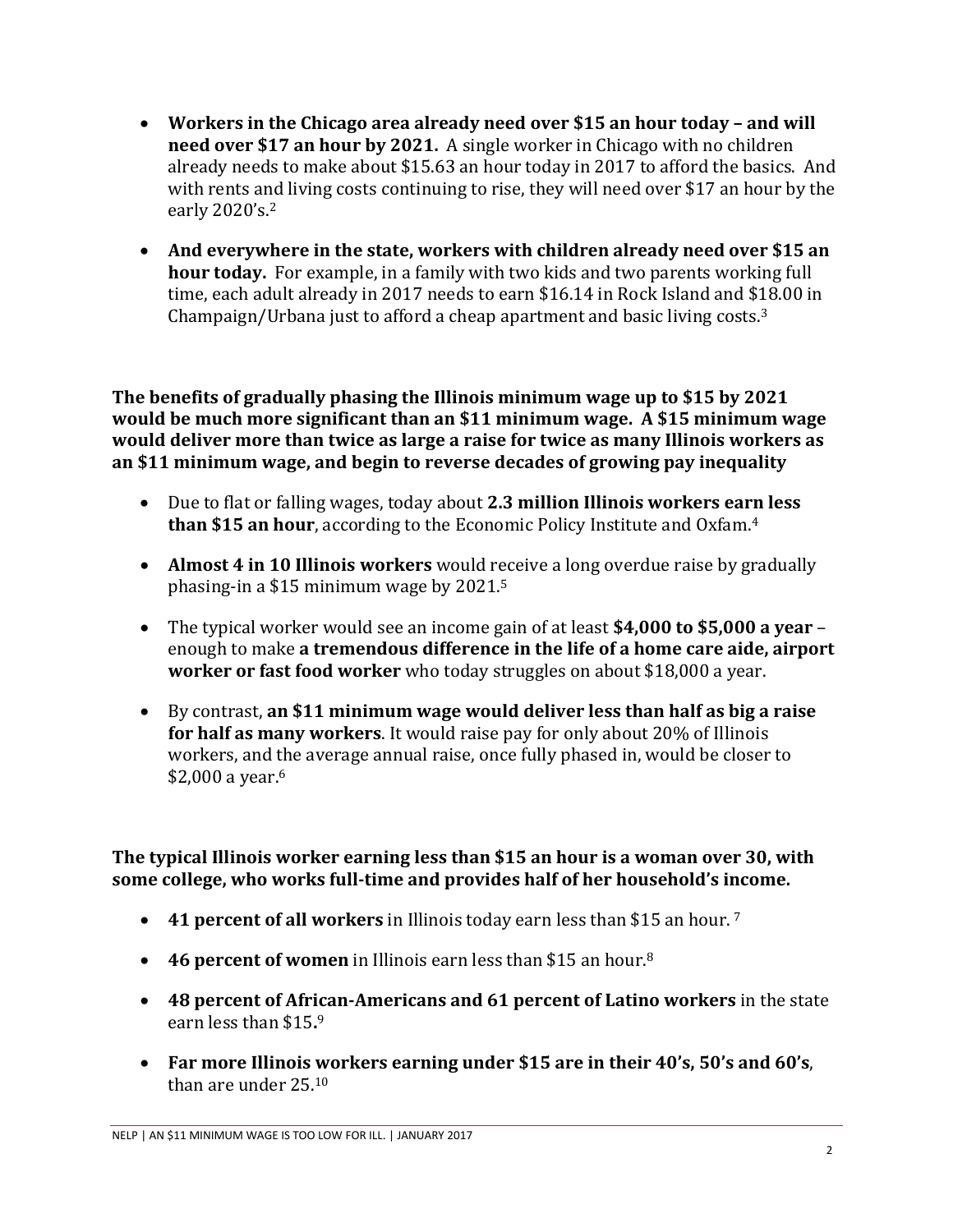**One half of all kids in Illinois** live in families with a worker earning less than \$15.<sup>11</sup>

**While some business lobbyists argue that employers cannot adjust to a \$15 minimum wage, in other states growing numbers of employers and small businesses organizations say that it will be manageable – and even beneficial**

- In states that have already approved \$15 minimum wages, **business organizations representing more than 32,000 small businesses have either endorsed the \$15 minimum wage – or in some cases simply not opposed it**. These include the Greater New York Chamber of Commerce (endorsed),<sup>12</sup> the Brooklyn Chamber of Commerce (endorsed),13 the Northeast Organic Farmers Association – New York Chapter (endorsed),14 the Long Island and Westchester/Putnam African-American Chambers of Commerce (endorsed),<sup>15</sup> the Restaurant Association of Metropolitan Washington (endorsed),<sup>16</sup> the Golden Gate Restaurant Association (did not oppose), $17$  and others.
- A diverse range of business leaders confirm that transitioning to a \$15 minimum wage is feasible. "'Everybody in retail is dealing with an increase in minimum wage,' said Popeyes CEO Cheryl Bachelder to CNN Money. '**We will adjust to increased costs just like we have before. Life will go on. There's been too much hubbub about it**.'"<sup>18</sup>
- As fast food franchise owner Dennis Kessler who teaches at the University of Rochester's Simon School of Business told the *Washington Post*, "**This \$15 thing is being phased in over quite a few years, so I don't think it's going to have much of an impact. . . . People are going to have to pay a little more. It really isn't too much more complicated than that**."<sup>19</sup>
- In Flagstaff, Arizona, where voters in November approved a \$15 minimum wage, Ron Watkins, the director of operations for 16 McDonald's restaurants throughout northern Arizona, told the Arizona Daily Sun, "**the minimum wage measure would not affect the company's willingness to add locations or jobs in Flagstaff**."<sup>20</sup>
- In California, which approved and is phasing in a \$15 minimum wage, Bill Phelps, CEO of Wetzel's Pretzels with 100 stores statewide, and franchise owner Mike Jacobs report that they have already seen **higher sales resulting from their customers having more money to spend**. 21

## **The economic evidence shows that the benefits of a gradually phased-in \$15 minimum wage far outweigh the costs.**

 The White House Council of Economic Advisors released a new study in December 2016 of all U.S. minimum wage increases since the recession. Like the lion's share of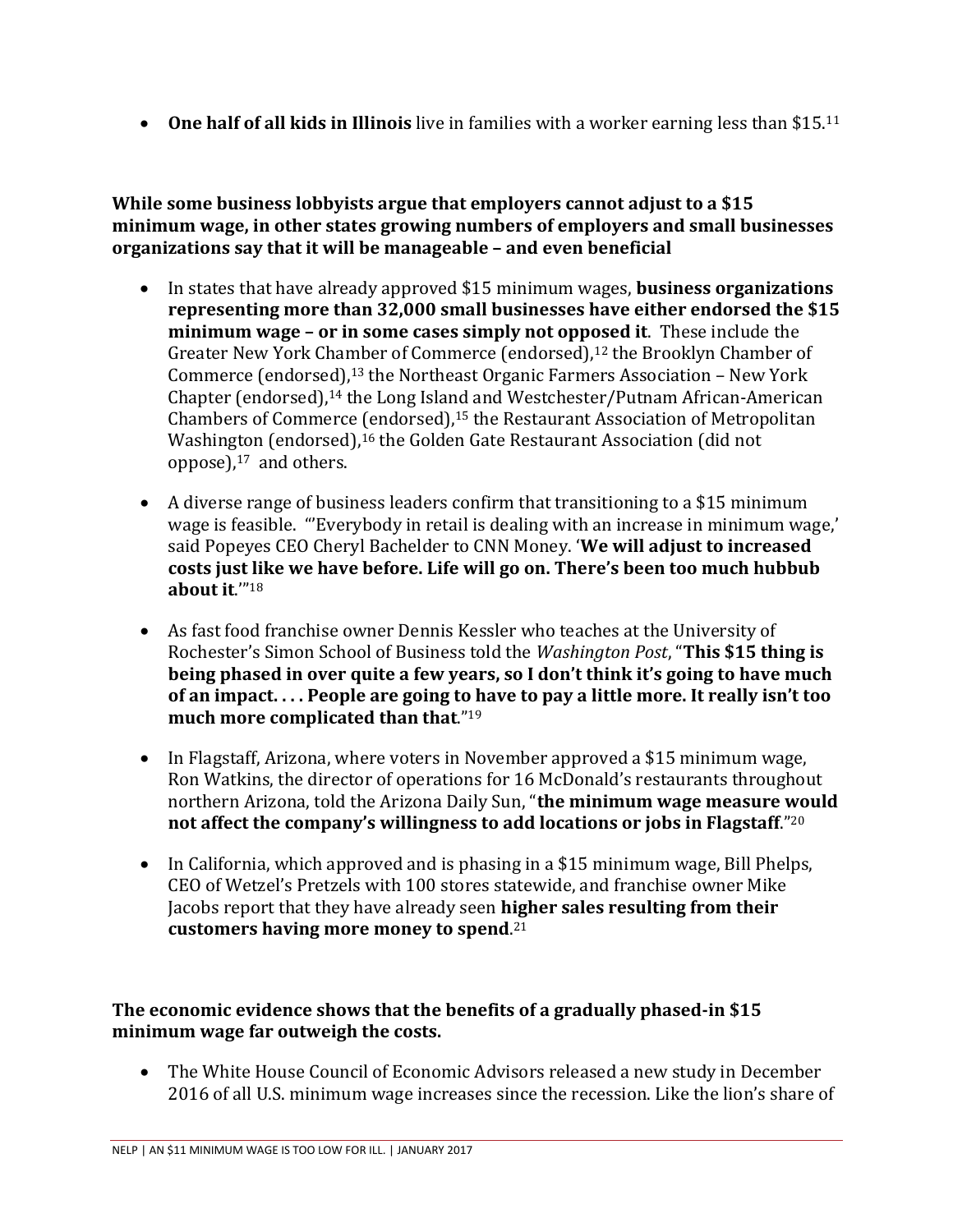recent rigorous research on the minimum wage, it found that these increases delivered significant raises with little negative effect on job growth.<sup>22</sup>

- The state-of-the-art economic analysis of the new \$15 minimum wages approved in states like New York and California shows that, if phased in gradually over five years, **a \$15 wage would be manageable for employers and would raise business operating costs only moderately**. 23
- Studies of the New York and California \$15 minimum wages by University of California economists have **examined the net impact of all of the positive and negative effects on businesses of a \$15 wage.<sup>24</sup>** They found that, unlike small wage increases, a \$15 minimum wage generates billions in new consumer spending that offsets much of the impact of the higher wage costs on businesses.<sup>25</sup> As a result, any net negative impact on jobs would likely be small – and would be vastly outweighed by the benefits of delivering large raises for more than 1 in 3 workers, reversing decades of falling pay.
- The California study focuses in particular on the impact of the state's \$15 minimum wage in areas such as Fresno County – one of the poorest areas of the state in California's agricultural Central Valley. It finds that **in poor areas of the state the net impact is roughly the same: the large increase in worker spending power generated by a \$15 minimum wage offsets most of the higher costs to businesses**. 26
- **More than 200 economists and researchers have endorsed a gradually phased-in \$15 minimum wage,** finding that raising the minimum to \$15 an hour "will be an effective means of improving living standards for low-wage workers and their families and will help stabilize the economy." The economists' letter finds that, "The costs to other groups in society will be modest and readily absorbed." $27$
- Experiences in the first regions of the U.S. to phase in \$15 minimum wages San Francisco, Seattle and New York – have shown **continued strong job growth as wages have increased**.
- **In Seattle – the first U.S. city to approve a \$15 minimum wage, where the wage level reached \$15 this month – restaurant job growth has continued to be strong, and unemployment has hit record lows**. As *Forbes* reported this month, "Higher Seattle Minimum Wage Hasn't Hurt Restaurant Jobs Growth After a Year."<sup>28</sup> Earlier reporting in the Puget Sound Business Journal was titled "Apocalypse Not: \$15 and the cuts that never came." <sup>29</sup> Although a July 2016 initial analysis had suggested that while jobs continued to grow strongly in Seattle, the pace of growth might have slowed slightly on account of the minimum wage,<sup>30</sup> in November the study's author backed away from those findings, concluding that they were not statistically significant.31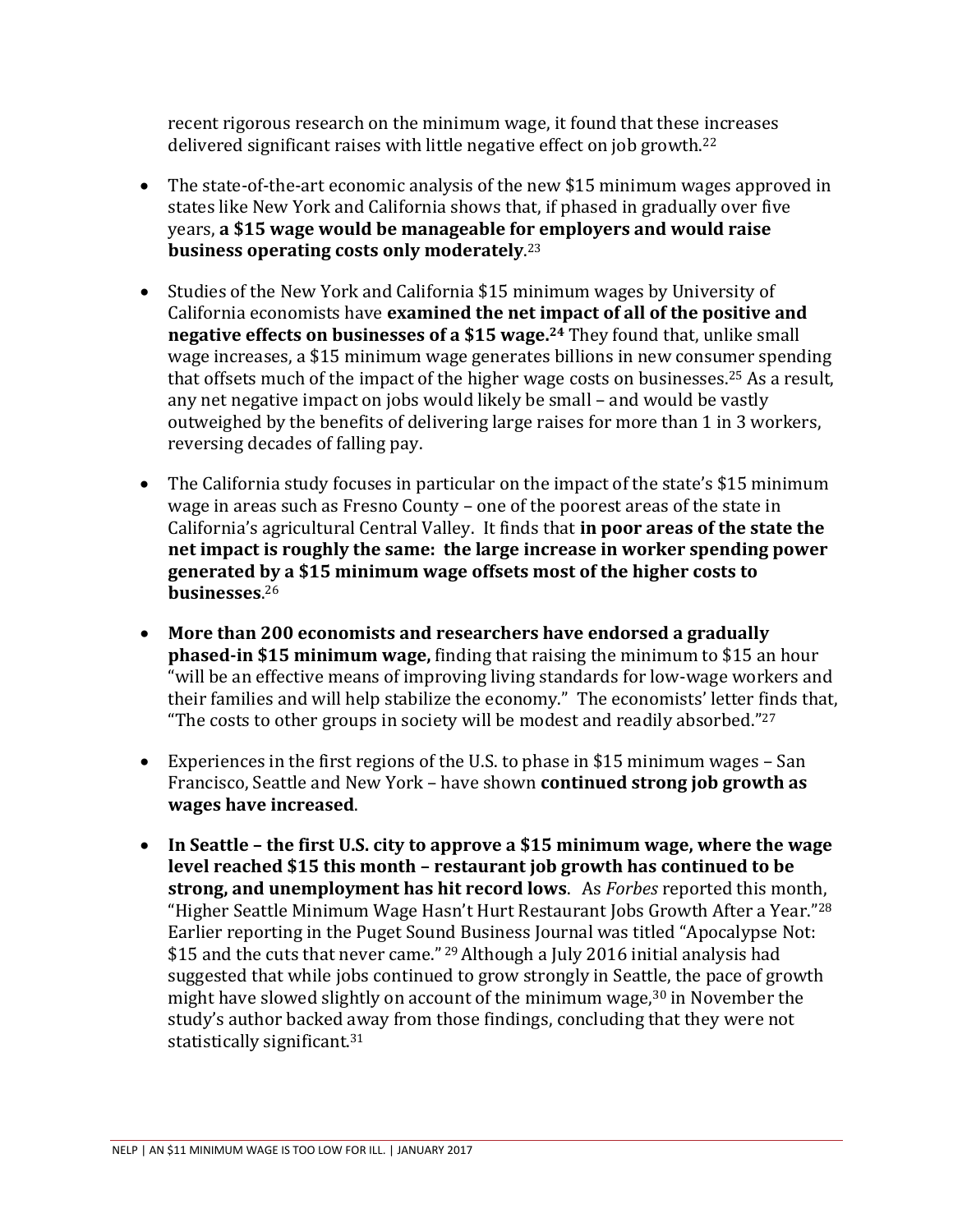**Chicago, Cook County and Other Higher Cost Cities and Counties Need to Be Able to Enact Higher Minimum Wages Than the State Wage – and Minimum Wage Supporters Should Not Accept Any Deal That Limits This Local Power** 

- Housing and living costs are significantly higher in the Chicago area than in downstate Illinois. **Chicago and Cook County's minimum wages – which will increase to \$13 by 2019 – are still not enough to enable even a single worker with no kids to rent a basic apartment and cover simple living costs**. Instead, a single Chicago worker, working full time, will need to earn \$16.39 by 2019, according to the Economic Policy Institute's family budget calculator. And for a Chicago family with two working parents and two children, each adult will need to make \$18.83 an hour by 2019 to cover basic living costs.<sup>32</sup>
- That means that **the proposal in Springfield to cap the Chicago and Cook County minimum wages** when they reach \$13 in 2019 – and to block any other locality from enacting a higher local minimum wage – **will prevent the minimum wage from ever being high enough** to meet basic living costs in the higher cost regions of the state.
- Capping the Chicago and Cook County minimum wages and banning other localities from raising the minimum wage – **will also prevent localities from acting in the future to raise the minimum wage if political gridlock prevents Springfield from acting** to keep the minimum wage at an adequate level.
- Because of gridlock, Illinois' minimum wage has been frozen at just \$8.25 since 2011. Even if there is an agreement this year to raise the state minimum wage, Governor Rauner is likely to oppose or veto additional raises in the future. If cities and counties are blocked from acting to raise the minimum wage, that means minimum wages in Illinois will likely remain frozen for years in the future. It is therefore crucial that Illinois cities retain the option of enacting higher local minimum wages as a safety valve to provide a means for raising wages when Springfield won't act – or won't raise the minimum wage to a level high enough for the Chicago area.
- Across the country, in more states than ever, cities and counties are successfully using higher local minimum wages to address differing local living costs – and to allow action on the minimum wage when legislatures or governors won't act. Currently California, Maryland, Arizona, New Mexico, Washington State, Maine, Iowa, Minnesota and other states allow cities to enact higher local minimum wages. These varying local wage rates – which generally just a small number of higher-cost communities in each state have adopted – have proven effective and manageable for businesses.
- Recognizing the important role that both cities and states play in raising the minimum wage, President Obama appointed former Kentucky Lieutenant Governor and Louisville Mayor Jerry Abramson to help work with more cities to raise the minimum wage.33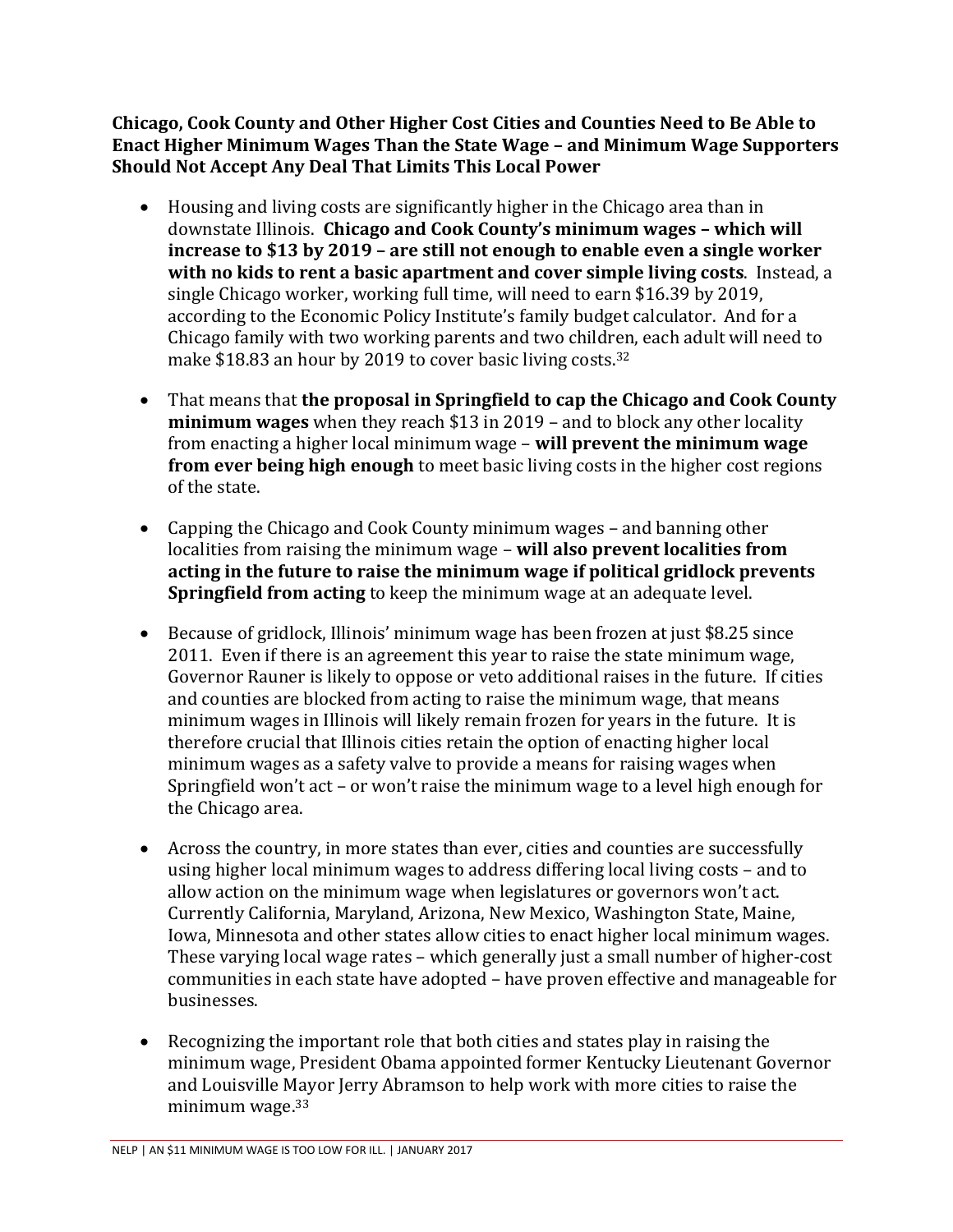- In states such as New Mexico and Maine where conservative governors have blocked state minimum wage increases, city minimum wages have provided a crucial alternative means for raising wages.
- The push to ban higher local minimum wages is being driven by the corporatebacked American Legislative Exchange Council (ALEC), which sees it as a strategy for blocking the gains that low-wage workers are making in cities like Chicago. According to the Center on Media and Democracy, "a top agenda item at ALEC's December meeting is aimed at thwarting [local] efforts to raise the wage."<sup>34</sup>
- Nationally, it is overwhelmingly in deep Red, conservative states like Oklahoma, South Carolina and Texas where ALEC has persuaded legislatures to ban higher local minimum wages. Having Illinois join them would be a terrible step backward for the state's workers, and prevent local leaders like Mayor Emanuel from addressing the affordability needs of their cities.
- In 2004, Democratic Wisconsin Governor Jim Doyle agreed to ban local minimum wages as part of a deal to get the Republican-controlled legislature to raise the state's minimum wage. Wisconsin leaders now realize it was a bad deal and it now prevents local leaders from addressing the minimum wage, since Governor Scott Walker is blocking any state increase.<sup>35</sup>
- For more background on how cities are successfully using higher local minimum wages, see National Employment Law Project, "[City Minimum Wage Laws: Recent](http://www.nelp.org/page/-/rtmw/City-Minimum-Wage-Laws-Recent-Trends-Economic-Evidence.pdf?nocdn=1)  [Trends and Economic Evidence](http://www.nelp.org/page/-/rtmw/City-Minimum-Wage-Laws-Recent-Trends-Economic-Evidence.pdf?nocdn=1)" (Nov. 2014).<sup>36</sup>

## **Any Illinois minimum wage deal should include annual cost-of-living adjustments to prevent the state's minimum wage from immediately eroding again as the costs of housing and living rise**

- 17 U.S. states and the District of Columbia including Midwestern states Minnesota, Ohio, Michigan and Missouri – have adopted automatic annual cost of living adjustments for their minimum wages to keep their purchasing power from eroding each year.<sup>37</sup>
- Under such annual cost of living adjustments, which are typically based on the Consumer Price Index, the minimum wage generally increases by 10 to 25 cents a year to keep pace with rising housing and living costs.
- This best practice has provided greater predictability for businesses about minimum wage rates, and research has shown that – as with higher minimum wages in general – it has not had any negative effect on jobs or state economies.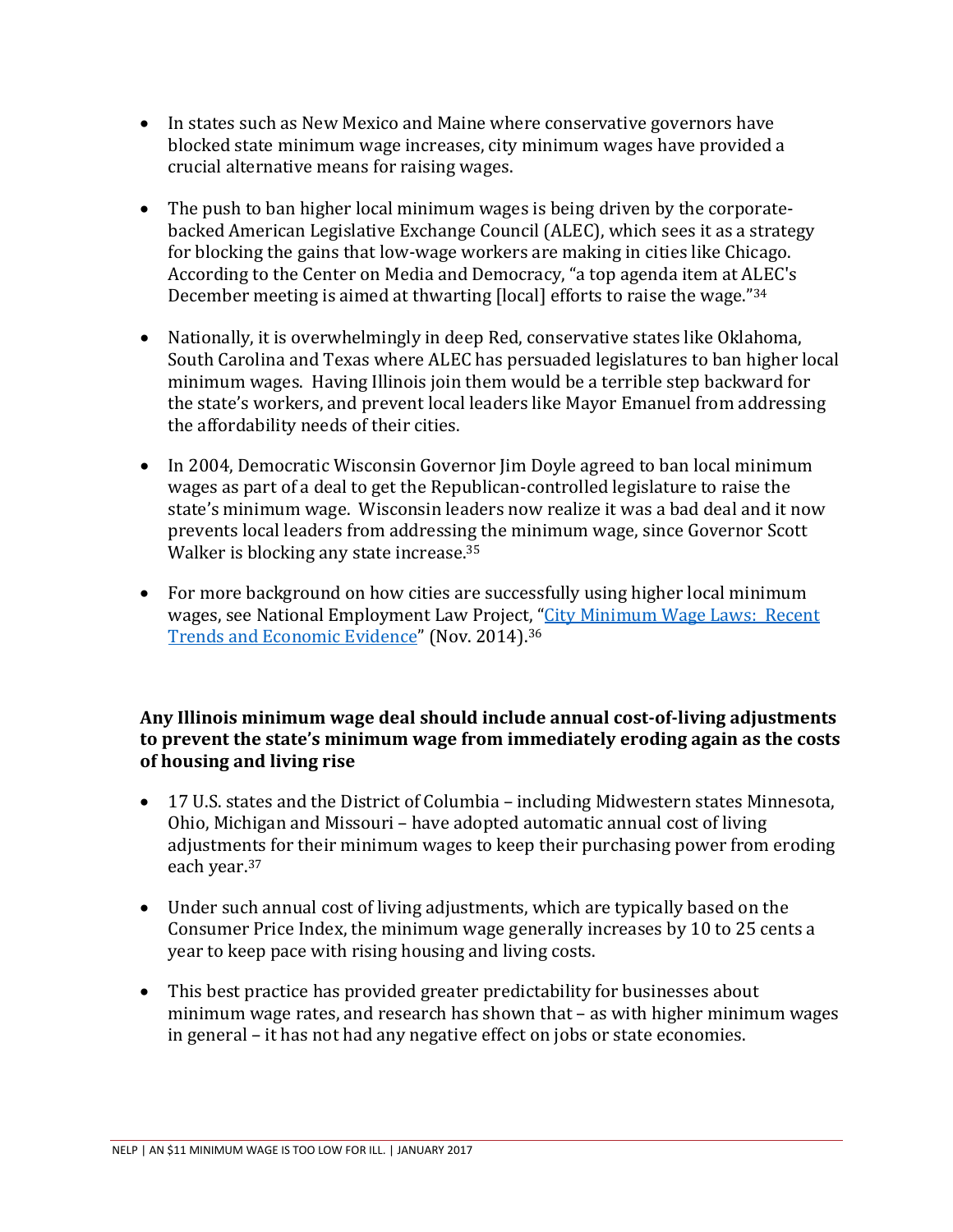**Any Illinois minimum wage deal should also phase-out the outdated and unfair \$4.95 subminimum wage for tipped workers – which keeps Illinois' more than 89,000 tipped workers in poverty** 

- **Illinois's outmoded subminimum tipped wage** allows tipped workers like waiters, waitresses, nail salon workers, car wash workers and airport workers – to be paid **just \$4.95 an hour**, forcing them to rely on tips for the rest of the minimum wage.
- While a small number of tipped waiters and waitresses at high-end Chicago restaurants earn high incomes, **most tipped wait staff in the state work at chain restaurants like Applebee's where they're barely getting by**.
- Bureau of Labor Statistics (BLS) data show that **the median wage for tipped waiters and waitresses in Illinois is just \$10.39 per hour, including tips**. That's just \$2.14 higher than Illinois's minimum wage of \$8.25.38
- **And tipped car wash workers, nail salon workers and airport workers who assist elderly and disabled passengers earn even less**.
- **66 percent of tipped workers are women, and 34 percent are black, Latino or Asian-American**. 39
- As a result of Illinois's \$4.95 subminimum wage for tipped workers, **Illinois' tipped workers have more than double the poverty rate of the state's workforce as a whole**.
- The tipped subminimum wage results in **widely fluctuating incomes** which leave them and their families economically vulnerable**.** 40
- The nation's top wage enforcement experts at the U.S. Department of Labor report that the complex subminimum tipped wage system—whereby employers are required to monitor employee wages and tips so that they can make up the difference between an employee's earnings and the full minimum wage if tips fall short—is so complicated that it is **difficult to enforce and results in high rates of noncompliance by employers.**<sup>41</sup>
- **Seven U.S. states – Minnesota, Montana, Nevada, Alaska, Washington, Oregon and California – have no tipped subminimum wage and it has not harmed restaurant jobs or sales in those states.** National Restaurant Association data show relatively high rates of restaurant industry employment and sales growth in states that do not permit a subminimum tipped wage compared with states that permit it.<sup>42</sup>
- There is a **growing movement to abolish** the subminimum tipped wage**.** In the November 2016 election, voters in **Maine and Flagstaff, AZ approved phasing out the sub-minimum wage for tipped workers over seven years.**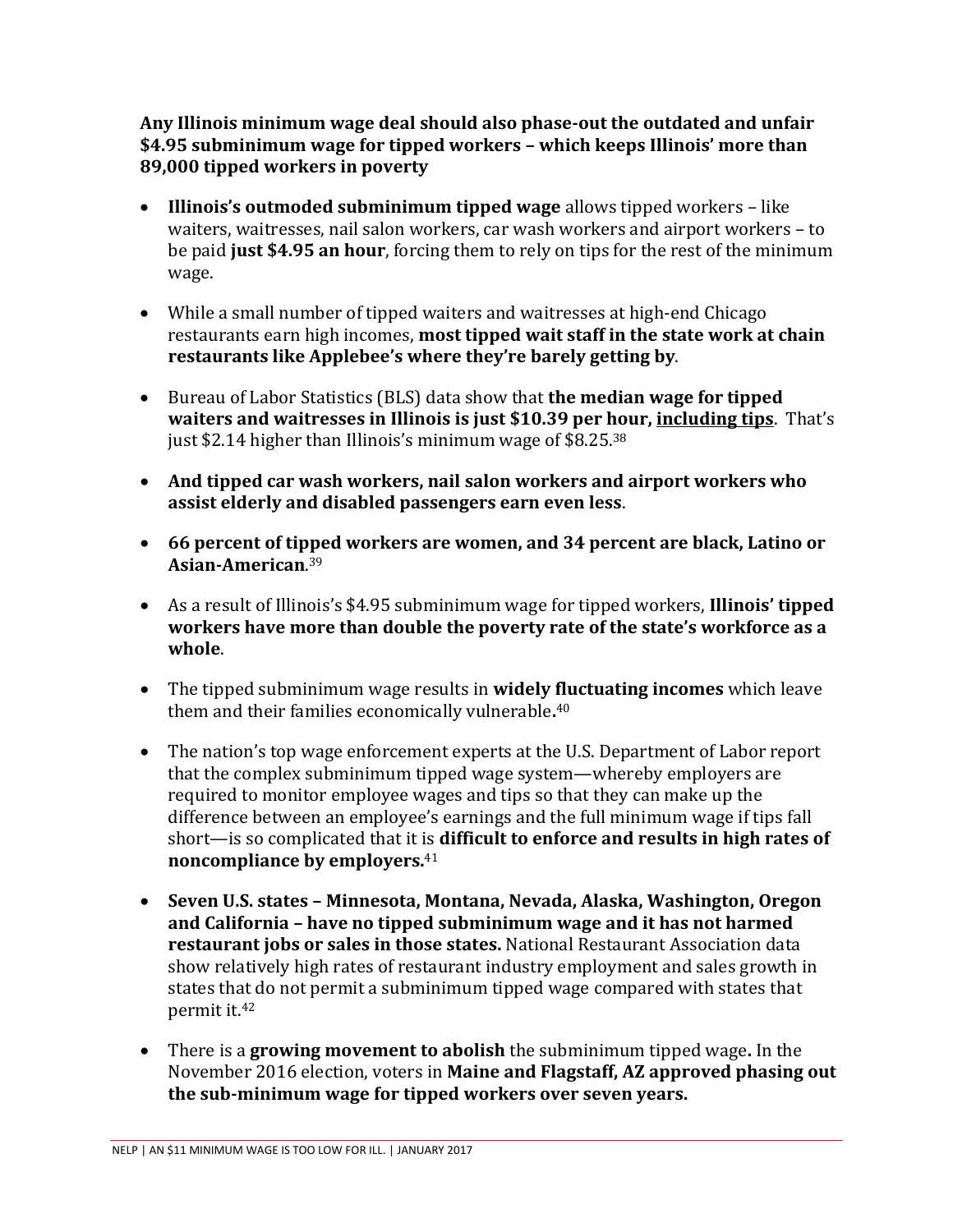Federal bills to raise the minimum wage would gradually eliminate the subminimum tipped wage43 have been backed by former **President Obama,<sup>44</sup> Secretary Hillary Clinton,45 Senator Bernie Sanders,46 and over two hundred members of Congress, including Illinois Senators Dick Durbin, Tammy Duckworth, and other members of Illinois' congressional delegation**. 47

<sup>4</sup> Economic Policy Institute and Oxfam, "Few Rewards: An Agenda to Give America's Working Poor a Raise," 2016[, https://www.oxfamamerica.org/static/media/files/Few\\_Rewards\\_Report\\_2016\\_web.pdf;](https://www.oxfamamerica.org/static/media/files/Few_Rewards_Report_2016_web.pdf) Economic Policy Institute and Oxfam, "Few Rewards: "Few Rewards: Illinois State Scorecard," [https://policy](https://policy-practice.oxfamamerica.org/work/poverty-in-the-us/low-wage-map/scorecard/?state=IL)[practice.oxfamamerica.org/work/poverty-in-the-us/low-wage-map/scorecard/?state=IL](https://policy-practice.oxfamamerica.org/work/poverty-in-the-us/low-wage-map/scorecard/?state=IL)  <sup>5</sup> Ibid.

<sup>11</sup> Ibid.

<sup>1</sup> The Economic Policy Institute's Family Budget Calculator shows that a basic family budget for a single worker with no children back in 2014 was \$27,471 in Rural Illinois (which includes Carbondale), and \$27,611 in Danville. Updated to 2021 dollars using projections for the Consumer Price Index, that translates to \$15.07 an hour in Carbondale and \$15.14 in Danville, for a full-time worker employed 2,080 hours per year. <sup>2</sup> The Economic Policy Institute's Family Budget Calculator shows that a basic family budget for a single worker with no children back in 2014 was \$31,334 in Chicago. Updated using the Consumer Price Index, that translates to \$15.63 an hour in 2017 – and \$17.19 per hour by 2021.  $\overline{a}$ 

<sup>3</sup> The Economic Policy Institute's Family Budget Calculator shows that a basic family budget for a two worker family with two children back in 2014 was \$64,729 in Rock Island, and \$72,333 in Urbana/Champaign. Updated to 2017 dollars using the Consumer Price Index, that means that each adult worker needs to earn \$16.14 an hour in Rock Island and \$18.02 in Urbana/Champaign, assuming they are employed full-time for 2,080 hours per year.

<sup>6</sup> National Employment Law Project estimate.

<sup>7</sup> Economic Policy Institute and Oxfam, "Few Rewards: "Few Rewards: Illinois State Scorecard," <https://policy-practice.oxfamamerica.org/work/poverty-in-the-us/low-wage-map/scorecard/?state=IL> <sup>8</sup> Ibid.

<sup>&</sup>lt;sup>9</sup> Ibid.

<sup>10</sup> Ibid.

<sup>&</sup>lt;sup>12"</sup>Governor Cuomo, Joined By Vice President Biden, Announces Push to Raise New York's Minimum Wage to \$15 An Hour," Press Release, September 10, 2015, [https://www.governor.ny.gov/news/governor-cuomo](https://www.governor.ny.gov/news/governor-cuomo-joined-vice-president-biden-announces-push-raise-new-yorks-minimum-wage-15-hour)[joined-vice-president-biden-announces-push-raise-new-yorks-minimum-wage-15-hour](https://www.governor.ny.gov/news/governor-cuomo-joined-vice-president-biden-announces-push-raise-new-yorks-minimum-wage-15-hour) 

<sup>13</sup> "Chamber brings Brooklyn business concerns to Albany," Brooklyn Eagle, March 16, 2016,

<http://www.brooklyneagle.com/articles/2016/3/16/chamber-brings-brooklyn-business-concerns-albany> <sup>14</sup> Statement from Elizabeth Henderson, NOFA-NY, on benefits of higher wage, "\$15 Minimum: Good for NY

Farmers," March 22, 2016, <https://www.morningagclips.com/15-minimum-good-for-ny-farmers/>

<sup>15</sup> [http://www.huffingtonpost.com/phil-andrews/long-island-15-minimum-wage\\_b\\_9538916.html](http://www.huffingtonpost.com/phil-andrews/long-island-15-minimum-wage_b_9538916.html) 

<sup>16</sup> "*[D.C. Takes First Step Towards \\$15 Minimum Wage](https://wamu.org/news/16/06/07/dc_takes_first_step_towards_15_minimum_wage)*," WAMU 88.5, June 7, 2016.

<sup>17</sup> "*[The State of the Industry: An Update from GGRA's Executive Director](http://ggra.org/the-state-of-the-industry-an-update-from-ggras-executive-director/)*," April 20, 2016.

<sup>&</sup>lt;sup>18</sup> "[The CEO of Popeyes Has a Surprising Stance on the \\$15 Wage](http://fortune.com/2015/11/13/popeyes-minimum-wage-fast-food/)," Fortune, November 13, 2015.

<sup>&</sup>lt;sup>19</sup> ["Businesses are getting steamrolled on the minimum wage. Here's why,](https://www.washingtonpost.com/news/wonk/wp/2015/07/24/businesses-are-getting-steamrolled-on-the-minimum-wage-heres-why/)" Washington Post, July 24, 2015.

<sup>20</sup> Arizona Daily Sun, August 28, 2016[, http://azdailysun.com/news/local/slim-margins-higher-wages-would](http://azdailysun.com/news/local/slim-margins-higher-wages-would-benefit-restaurant-workers-but-force/article_760314d0-6293-59f1-99e5-5382ade5b815.html)[benefit-restaurant-workers-but-force/article\\_760314d0-6293-59f1-99e5-5382ade5b815.html](http://azdailysun.com/news/local/slim-margins-higher-wages-would-benefit-restaurant-workers-but-force/article_760314d0-6293-59f1-99e5-5382ade5b815.html) 

<sup>21</sup> "Fast Food CEO Says Higher Minimum Wage Boosts Business," KQED, January 2, 2017,

[https://ww2.kqed.org/news/2017/01/03/minimum-wage-goes-up-and-so-does-business-thats-what-this](https://ww2.kqed.org/news/2017/01/03/minimum-wage-goes-up-and-so-does-business-thats-what-this-fast-food-ceo-says-happened/)[fast-food-ceo-says-happened/](https://ww2.kqed.org/news/2017/01/03/minimum-wage-goes-up-and-so-does-business-thats-what-this-fast-food-ceo-says-happened/) 

<sup>22</sup> Sandra Black, Jason Furman, Laura Giuliano, Wilson Powell, "Minimum wage increases by US states fueled earnings growth in low-wage jobs," White House Council of Economic Advisors, December 2016, [http://voxeu.org/article/minimum-wage-increases-and-earnings-low-wage-jobs .](http://voxeu.org/article/minimum-wage-increases-and-earnings-low-wage-jobs) National Employment

Law Project, "Employment and Business Effects of Minimum Wage Increases," October 2015, [http://www.nelp.org/publication/minimum-wage-basics-employment-and-business-effects-of-minimum](http://www.nelp.org/publication/minimum-wage-basics-employment-and-business-effects-of-minimum-wage-increases/)[wage-increases/](http://www.nelp.org/publication/minimum-wage-basics-employment-and-business-effects-of-minimum-wage-increases/)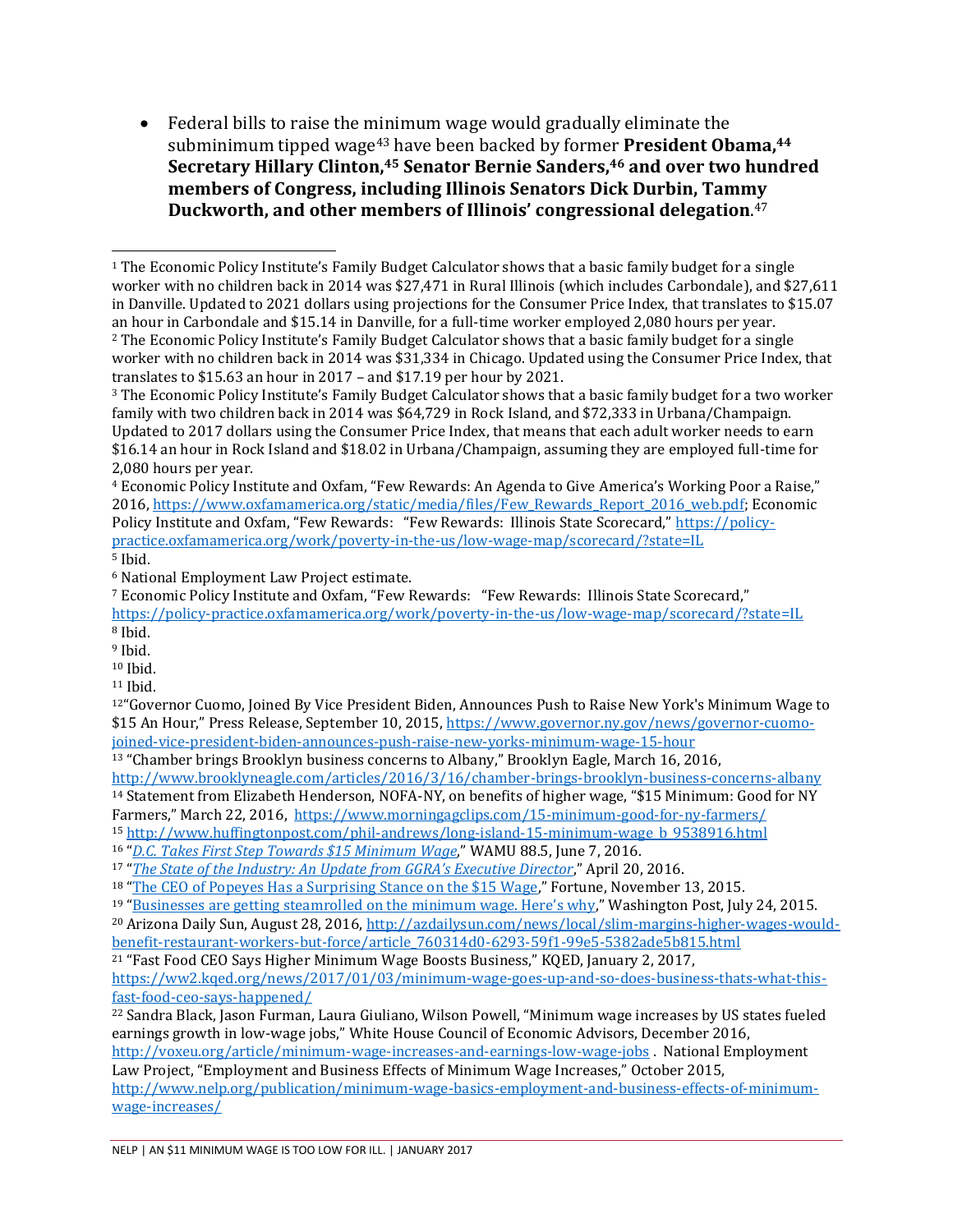<sup>23</sup> Michael Reich, Sylvia A. Allegretto, Ken Jacobs and Claire Montialoux, *[The Effects of a \\$15 Minimum Wage in](http://laborcenter.berkeley.edu/the-effects-of-a-15-minimum-wage-in-new-york-state/)  [New York State](http://laborcenter.berkeley.edu/the-effects-of-a-15-minimum-wage-in-new-york-state/)*, Institute for Research on Labor and Employment, University of California-Berkeley, March 2016; Michael Reich, Sylvia A. Allegretto and Claire Montialoux, "[Effects of a \\$15 Minimum Wage in California](http://irle.berkeley.edu/effects-of-a-15-minimum-wage-in-california-and-fresno/)  [and Fresno](http://irle.berkeley.edu/effects-of-a-15-minimum-wage-in-california-and-fresno/)," Institute for Research on Labor and Employment, University of California-Berkeley, January 2017.

<sup>24</sup> Ibid.

<sup>25</sup> Thomas Michel, *[Cuomo's proposal for \\$15 minimum wage deserves support](http://www.syracuse.com/opinion/index.ssf/2016/03/cuomos_proposal_for_15_minimum_wage_deserves_support_commentary.html)*, Syracuse Post-Dispatch, March 16, 2016.

<sup>26</sup> [Effects of a \\$15 Minimum Wage in California and Fresno.](http://irle.berkeley.edu/effects-of-a-15-minimum-wage-in-california-and-fresno/) 

<sup>27</sup> Office of Senator Bernie Sanders, *[Economists In Support of a \\$15 U.S. Minimum Wage as of 2020](http://www.sanders.senate.gov/download/15-minimum-wage-petition?inline=file)*, July 2015. <sup>28</sup> Erik Sherman, "Higher Seattle Minimum Wage Hasn't Hurt Restaurant Jobs Growth After a Year," *Forbes*, January 7, 2017[, http://www.forbes.com/sites/eriksherman/2017/01/07/seattle-restaurant-jobs-keep-](http://www.forbes.com/sites/eriksherman/2017/01/07/seattle-restaurant-jobs-keep-growing-with-higher-minimum-wages-after-a-year/#3df5b8d71e9f)

[growing-with-higher-minimum-wages-after-a-year/#3df5b8d71e9f](http://www.forbes.com/sites/eriksherman/2017/01/07/seattle-restaurant-jobs-keep-growing-with-higher-minimum-wages-after-a-year/#3df5b8d71e9f). Coral Garnick, "Seattle jobless rate hits 8-year low in August," *The Seattle Times*, September 16, 2015[, http://www.seattletimes.com/business/local](http://www.seattletimes.com/business/local-business/state-jobless-rate-stays-steady-at-53-percent-in-august/)[business/state-jobless-rate-stays-steady-at-53-percent-in-august/](http://www.seattletimes.com/business/local-business/state-jobless-rate-stays-steady-at-53-percent-in-august/) 

<sup>29</sup> "Apocalypse Not: \$15 and the cuts that never came," Puget Sound Business Journal, October, 23, 2015. Paul Constant, "You Should Read This Story About Seattle's 'Minimum Wage Meltdown that Never Happened,'" *Civic Skunk Works*, October 23, 2015, [http://civicskunkworks.com/you-should-read-this-story-about](http://civicskunkworks.com/you-should-read-this-story-about-seattles-minimum-wage-meltdown-that-never-happened/)[seattles-minimum-wage-meltdown-that-never-happened/](http://civicskunkworks.com/you-should-read-this-story-about-seattles-minimum-wage-meltdown-that-never-happened/) 

<sup>30</sup> Jared Bernstein, "So Far, the Seattle Minimum-Wage Increase is Doing What It's Supposed to Do," *The Washington Post,* August 10, 2016, https://www.washingtonpost.com/posteverything/wp/2016/08/10/sofar-the-seattle-minimum-wage-increase-is-doing-what-its-supposed-to-do/?utm\_term=.a2c38000c0cc. <sup>31</sup> Natalie Kitroeff, "What Will a Higher Minimum Wage Do? Two New Studies Have Different Ideas," *Los Angeles Time*, January 11, 2017, http://www.latimes.com/business/la-fi-impact-minimum-wage-20170110 story.html.

<sup>32</sup> The Economic Policy Institute's Family Budget Calculator shows that a basic family budget for a sing worker in Chicago with no chi ldren back in 2014 was \$31,334 for a single worker, and \$71,995 for a family with two parents and two children. Updated to 2019 dollars using the Consumer Price Index, that means that a single worker needs to earn \$16.39 an hour and each working parent in a family of four needs to earn \$18.83, assuming that all workers are employed full-time for 2,080 hours per year.

<sup>33</sup> [http://www.theblaze.com/news/2014/11/16/white-house-going-local-on-minimum-wage-obamacare](http://www.theblaze.com/news/2014/11/16/white-house-going-local-on-minimum-wage-obamacare-with-new-official/)[with-new-official/](http://www.theblaze.com/news/2014/11/16/white-house-going-local-on-minimum-wage-obamacare-with-new-official/) 

<sup>34</sup> [http://www.prwatch.org/news/2014/11/12666/alec-buoyed-election-results-lays-blueprint-](http://www.prwatch.org/news/2014/11/12666/alec-buoyed-election-results-lays-blueprint-2015#sthash.AxrE56Qg.dpuf)[2015#sthash.AxrE56Qg.dpuf](http://www.prwatch.org/news/2014/11/12666/alec-buoyed-election-results-lays-blueprint-2015#sthash.AxrE56Qg.dpuf) 

<sup>35</sup> <http://www.isthmus.com/madland/article.php?article=43537>

<sup>36</sup> National Employment Law Project, "[City Minimum Wage Laws: Recent Trends and Economic Evidence](http://www.nelp.org/page/-/rtmw/City-Minimum-Wage-Laws-Recent-Trends-Economic-Evidence.pdf?nocdn=1)" (Nov. 2014)[, http://www.nelp.org/page/-/rtmw/City-Minimum-Wage-Laws-Recent-Trends-Economic-](http://www.nelp.org/page/-/rtmw/City-Minimum-Wage-Laws-Recent-Trends-Economic-Evidence.pdf?nocdn=1)[Evidence.pdf?nocdn=1](http://www.nelp.org/page/-/rtmw/City-Minimum-Wage-Laws-Recent-Trends-Economic-Evidence.pdf?nocdn=1) 

<sup>37</sup> They are Alaska, Arizona, Colorado, Florida, Michigan, Minnesota, Missouri, Montana, Nevada, New Jersey, Ohio, Oregon, South Dakota, Vermont, Washington State, Washington, DC.

<sup>38</sup> U.S. Dep't of Labor, Bureau of Labor Statistics (BLS), "2015 Occupational Employment and Wage Estimates – Illinois," [https://www.bls.gov/oes/current/oes\\_il.htm](https://www.bls.gov/oes/current/oes_il.htm) 

<sup>39</sup> <http://www.epi.org/publication/waiting-for-change-tipped-minimum-wage/>

<sup>40</sup> Sylvia A. Allegretto & David Cooper, Economic Policy Institute and University of California, Berkeley, Center on Wage and Employment Dynamics, Twenty-three Years and Still Waiting for Change: Why It's Time to Give Tipped Workers the Regular Minimum Wage (July 2015) at 19, *available at*

http://www.epi.org/files/2014/EPI-CWED-BP379.pdf.

<sup>41</sup> National Economic Council et al., The Impact of Raising the Minimum Wage on Women and the Importance of Ensuring a Robust Tipped Minimum Wage (Mar. 2014) at 6–7, *available at* 

http://www.whitehouse.gov/sites/default/files/docs/20140325minimumwageandwomenreportfinal.pdf. <sup>42</sup> National Employment Law Project and Restaurant Opportunity Center, The Case for Phasing Out Maine's Subminimum Wage for Tipped Workers (Oct. 2016), Parts 7 & 8,

<http://www.nelp.org/content/uploads/Maine-Sub-Minimum-Wage-Report.pdf>

<sup>43</sup> Raise the Wage Act, H.R.2150; S.1150, 114th Congress (2015–2016); Pay Workers a Living Wage Act, H.R. 3164; S.1832, 114th Congress (2015–2016).